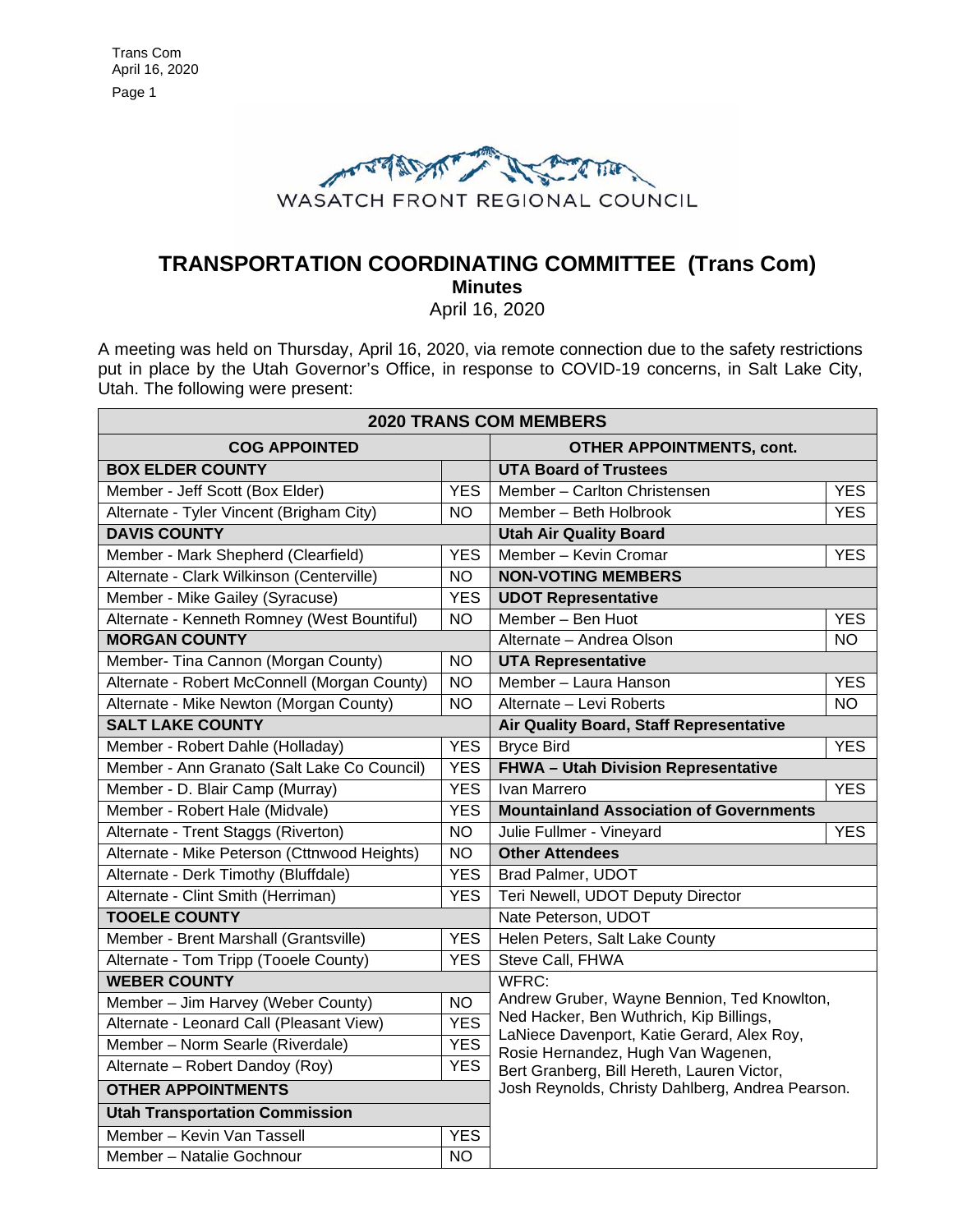Page 2

# **1. Introductions and Consent Agenda [00:00:11]**

Commissioner Jeff Scott, Chair, called the meeting to order at 2:00pm. Introductions were made, via roll call. **[00:03:40]** Commissioner Scott brought attention to the minutes of the February 20, 2020 meeting and asked if there were any questions. There were none. Mayor Mark Shepherd made a motion that the minutes of the Trans Com meeting be approved as written. Commissioner Scott seconded the motion, and the voting was unanimous.

# **3. Public Comment [00:04:30]**

Commissioner Scott then opened the meeting up for public comments. There were no public comments.

# **2. Chair's Report [00:05:00]**

Commissioner Scott acknowledged Andrew Gruber, WFRC and Kevin Cromar, member representing Utah Air Quality Board, who shared information regarding the status of changes being considered to federal funding formulas for the Congestion Mitigation Air Quality (CMAQ) program. **[00:10:00]** Commissioner Scott mentioned that he is making a concerted effort to find the positivity in his community, rather than always focusing on the negative aspects of COVID-19 and the restrictions that are in place. Even so, he noted that our cities and agencies are being adversely affected and invited members to share some of the financial changes they may be implementing. These comments were captured in the chat feature of the meeting platform and have been included below.

#### **4. Transportation Improvement Program (TIP) [00:12:42; 00:15:00]**

#### **a. Report on Board Modifications to the 2020-2025 TIP**

Commissioner Scott turned the time to Ben Wuthrich, WFRC, who reported that since the last meeting of Trans Com, WFRC received a request to modify the current 2020-2025 Transportation Improvement Program (TIP). This modification was approved by the Regional Council at their March meeting and by the Utah Transportation Commission. Mr. Wuthrich briefly discussed the modification and asked if there were any questions or comments.

# **b. ACTION: Board Modifications to the 2020-2025 TIP [00:16:15]**

Mr. Wuthrich stated that there were new requests received to modify the 2020-2025 Transportation Improvement Program (TIP). This modification requires action from Trans Com and the Transportation Commission but does not require a new air quality conformity analysis or a 30-day public comment period. Mr. Wuthrich briefly discussed each project. **[00:25:22]** Commissioner Scott made a motion to approve the resolution to modify the 2020-2025 TIP as requested. Mayor Mike Gailey seconded the motion, and the affirmative vote was unanimous.

#### **c. ACTION: Approve Draft 2021-2026 Surface Transportation Program (STP) projects [00:26:17]**

Mr. Wuthrich continued his report by discussing the projects recommended by the Trans Com Technical Advisory Committees to be added to the Surface Transportation Program administered by WFRC. The annual apportionments for STP funds are projected to be approximately \$20,020,000 through the year 2026 in the Salt Lake/ West Valley Area and \$10,780,000 in the Ogden/ Layton Area. Due to project cost savings, programming efficiencies, and federal funding allocations, there is an estimated \$26,455,980 available for the year 2026 in the Salt Lake/ West Valley Area to program, and \$15,487,800 available in the Ogden/ Layton Area. **[01:11:46]** Commissioner Scott made a motion to recommend that the Regional Council approve the projects that have been discussed and reviewed for funding through the 2021- 2026 Surface Transportation Program. Carlton Christensen, UTA Board of Trustees, seconded the motion, and the affirmative vote was unanimous**.**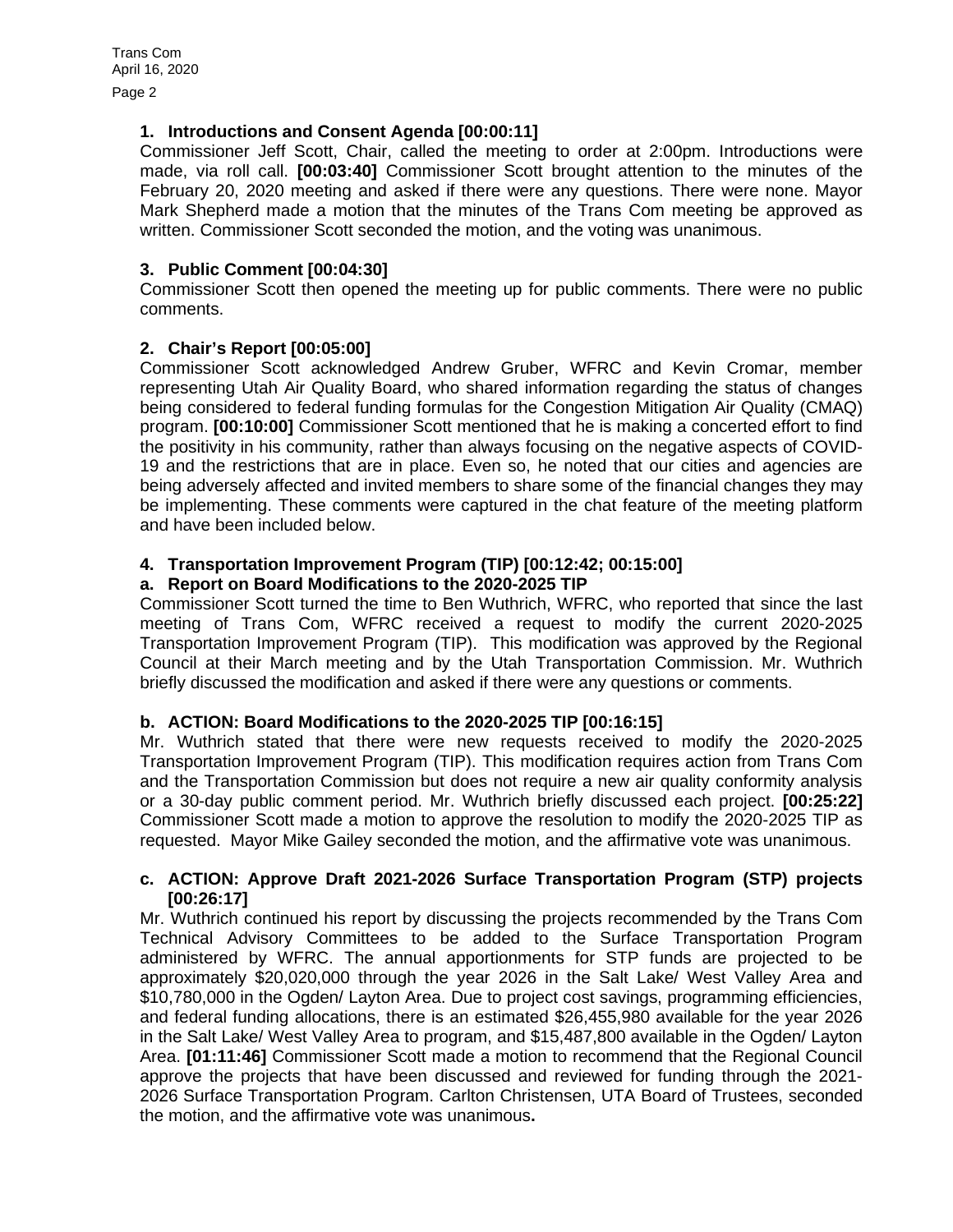Page 3

# **d. ACTION: Approve Draft 2021-2026 Congestion Mitigation/ Air Quality Program (CMAQ) projects [01:12:45]**

Mr. Wuthrich then presented information on the projects recommended by the Trans Com Technical Advisory Committees to be added to the Congestion Mitigation Air Quality Program. The annual apportionments for CMAQ funds are projected to be approximately \$5,600,000 through the year 2026 in the Salt Lake/ West Valley Urban Area with \$5,000,000 to program in the year 2026 and about \$3,034,000 in annual apportionments anticipated in the Ogden/ Layton Area with \$2,900,000 available to program in the year 2026. **[01:19:13]** Commissioner Scott made a motion to recommend that the Regional Council approve the projects that have been discussed and reviewed for funding through the 2021-2026 Congestion Mitigation / Air Quality Program. Mayor Mark Shepherd seconded the motion, and the affirmative vote was unanimous.

#### **e. ACTION: Approve Draft 2022 Transportation Alternatives Program (TAP) projects [01:19:48]**

Mr. Wuthrich reviewed the projects recommended by the TACs for the TAP program. The annual apportionment for TAP funds for FY2022 is projected to be approximately \$900,000 with \$827,561 available to program in the Salt Lake/ West Valley area. About \$500,000 in annual apportionment for the Ogden/ Layton Area is expected for FY2022 with \$830,160 available to program. **[01:24:55]** Commissioner Scott made a motion to recommend that the Regional Council approve the projects that have been discussed and reviewed for funding through the 2022 Transportation Alternatives Program. Mayor Robert Hale seconded the motion and the affirmative vote was unanimous.

# **5. Other Business [01:25:30]**

Commissioner Scott requested that Teri Newell, UDOT and Beth Holbrook, UTA **[01:28:36]** provide brief updates on their agency's status, related to COVID-19 guidelines. **[01:30:46]** Andrew Gruber, WFRC, provided an update on other federal funding sources related to transportation. Commissioner Scott reminded the group that the next Trans Com meeting will be held on June 18, 2020 and asked if there were any other items of business. There were no other items brought forward.

# **6. Adjournment [01:33:40]**

With no further business, Mayor Mark Shepherd made a motion for the meeting to adjourn at 3:34 p.m. The motion was seconded by Commissioner Scott and the affirmative vote was unanimous.

A recording of this meeting, as well as meeting packet materials, may be found on the WFRC website at [www.wfrc.org](http://www.wfrc.org/)

# **00:41:01 Mark Shepherd:** We have

postponed a few projects **00:41:29 Robert Hale:** Midvale City has halted all CIP except for safety actions. **00:41:31 Derk Timothy:** Bluffdale City is going forward will all projects that are currently planned.

**00:42:47 Clint Smith:** Herriman City will have all Capitol Projects on hold in the new Fiscal Year until January 1, 2021.

**00:43:14 Carlton Christensen:** We have made some service modifications that will save some money, but are waiting to see what happens to sales tax, before any further changes. Fortunately, the CARES act gives us some relief, but we are seeing how that could potentially carry out over multiple years, knowing it will likely be a multiple year deal. **00:43:17 Mike Gailey:** We have slowed some. We've open zero interest loans from an RDA and EDA for 36 months beginning repayment on Jan 1, 2021.

**00:43:44 Bryce Bird:** Air quality state funded incentive programs will likely be held for the remainder of SFY2020 as an outcome of the special session.